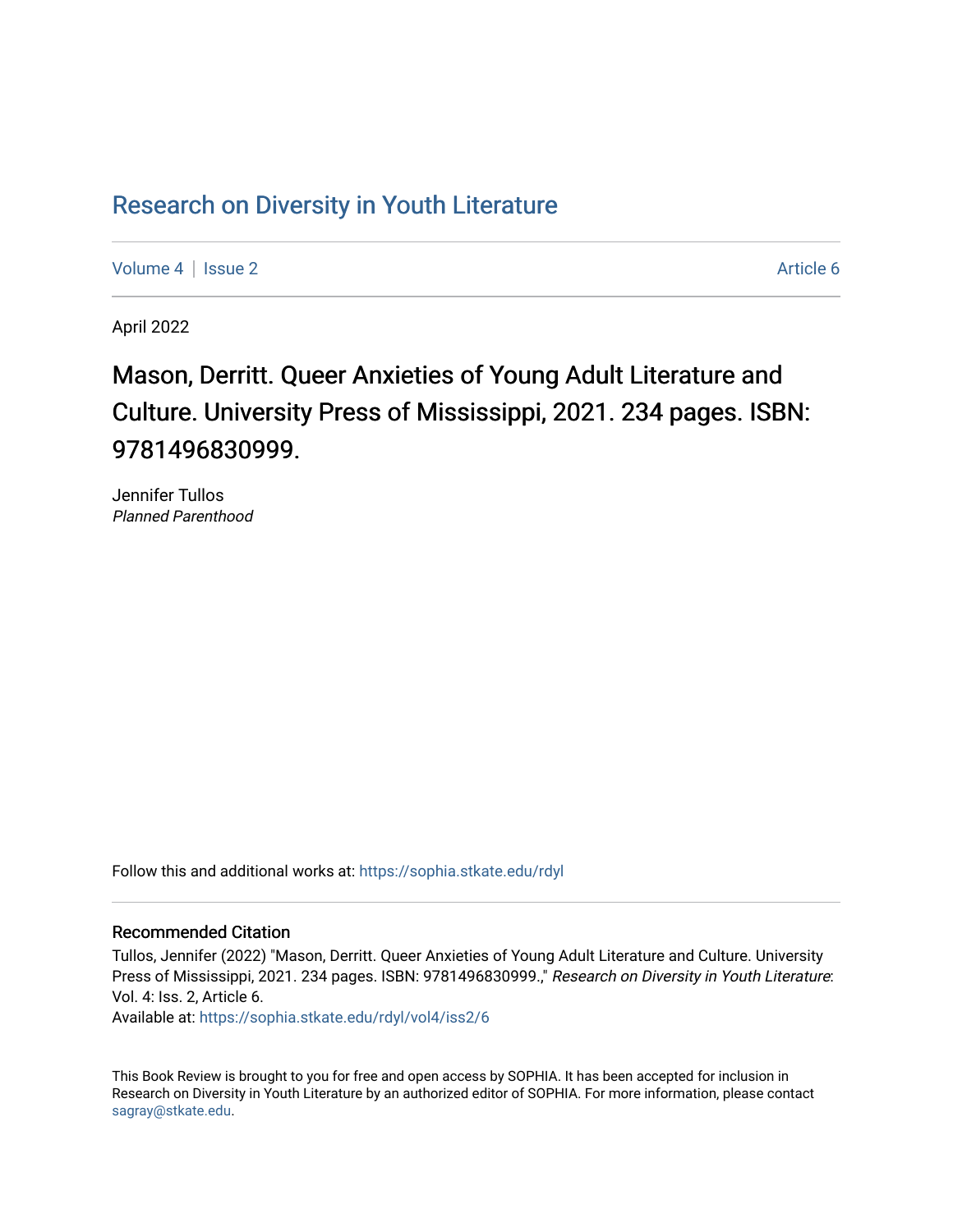LGBTQIA+ YA literature needs to represent queer youth authentically. It should depict positive representations of queerness, and it ought to include images of sexually assured young people who, simultaneously, "just happen to be" queer (see Michael Cart and Christine Jenkins's The Heart Has Its Reasons" and Rob Bittner's "(Im)Possibility and (in)visibility: Arguing against 'just happens to be' in Young Adult literature" for more discussion about representations of queerness and assimilation). These types of expectations are just a few examples of two things: 1) critiques of queer YA literature from both inside and outside children's literature scholarship and 2) projections of adult anxieties about queer youth at which Derritt Mason takes aim in his compelling and necessary book, *Queer Anxieties of Young Adult Literature and Culture*. The aforementioned examples lead Mason to indict neoliberal calls for visibility and straightforward growth; instead, he argues convincingly that there is much to be gained from an analysis of queer YA literature and culture that revels in the anxious: the negative, the failure, the delay, and the instability that queerness and queer YA texts can offer. Mason's work—situated at the intersection of queerness, adolescence, and affect—asks important questions that address aetonormative assumptions in queer YA literature scholarship and children's literature scholarship more generally. In so doing, *Queer Anxieties* provides a nuanced and fresh approach that will shape future (queer) children's literature scholarship for the better.

Mason's methods in this book are a unique addition to children's literature scholarship insofar as he resists the "models of childhood development and visibility privileged by queer YA critics" to instead attend to the "invisible, subtle, latent, and sideways queernesses" that present themselves when scholars "prioritize affect over subject matter and form" (6). In his introduction, "Notes on an Anxious Genre: Queer Young Adult Literature," Mason claims that the anxieties surrounding queer youth and the literature for them cannot be entirely addressed.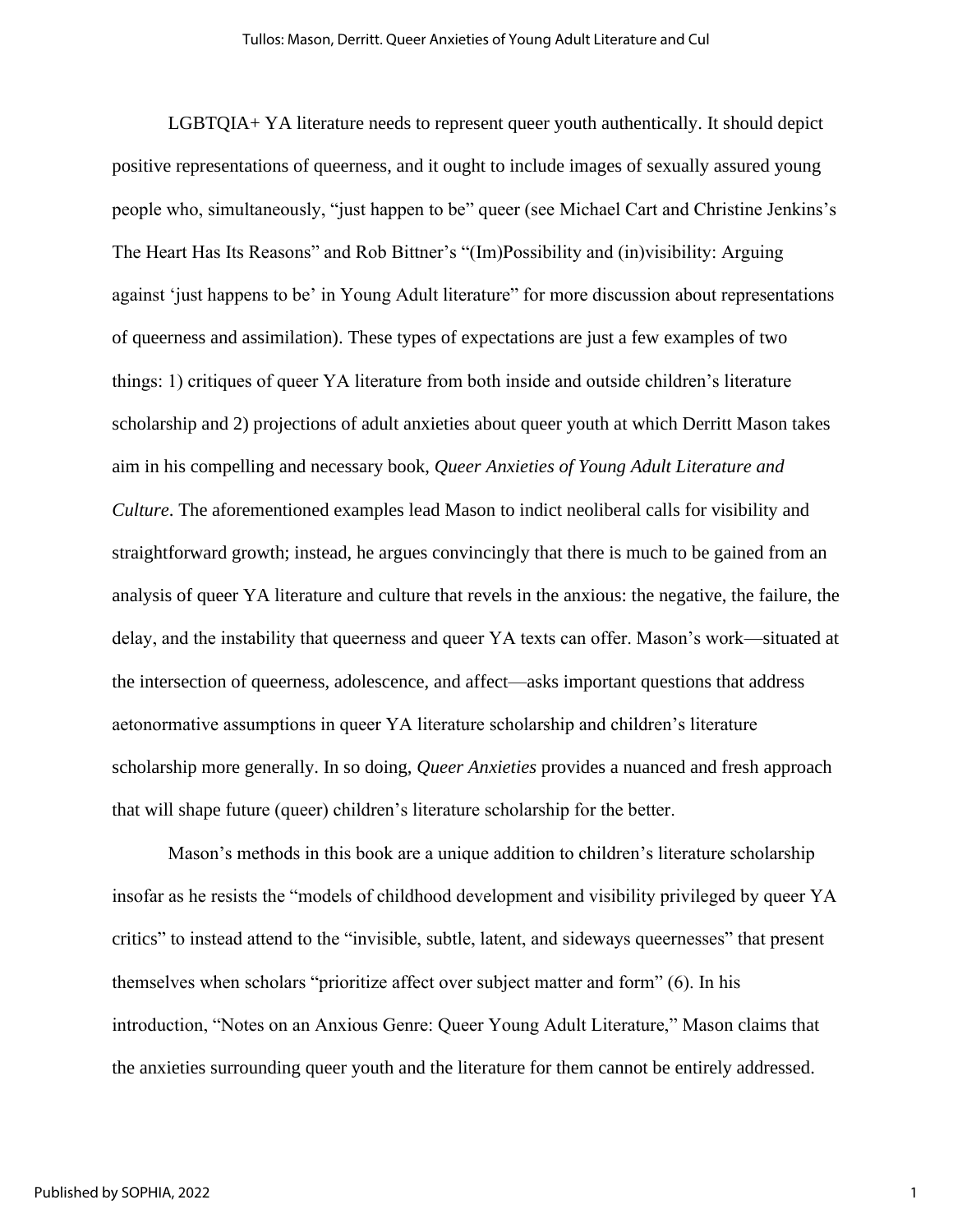However, these anxieties can prove to be productive sites of critique that ultimately provide examples of queer reading practices and relationality. Thus, after detailing a thorough history of the links between anxiety, temporality, and the history of adolescence, Mason makes the case that queer YA literature (a genre filled with and surrounded by various anxieties) is itself an anxious genre—one that he defines not by content, but rather as "a set of affects and effects" (16). Significant to his argument is Mason's commitment to move beyond solely print-based critique and into a transmedial approach that proves the potential breadth of children's literature scholarship. This transmedial approach, combined with his reclamation of texts that have long since been discarded as problematic, result in a convincing claim that there is much more to be gained from queer YA texts than what might be initially visible.

Mason's first chapter, "Visibility: Growing Sideways in *I'll Get There. It Better Be Worth the Trip*," relies heavily on Kathryn Bond Stockton's theory of delay and "growing" sideways" and argues that *I'll Get There* is "a lot queerer than it may initially appear" (28). Significant to Mason's focus on the productivity of anxious affect is that this text is often seen as an outdated, stereotypical, and a hopeless problem novel. Mason wants his readers to "consider the potential queerness of *not* growing into a coherent gay identity" instead of focusing on the assumed pedagogical impact of *I'll Get There* specifically, and queer YA literature more generally (30, italics in original). Indeed, with Mason's approach of foregrounding affect, scholars can (re)engage with this novel—and, by extension, other novels deemed "too negative"—in a way that invites subversive and meta reading practices, and models what it can mean to "dwell in the pleasurable perversions of queer childhood" (42).

Chapter Two, "Risk: The Queer Pedagogy of *The Man Without a Face*," asserts a more robust conception of risk that is not only and always associated with harm. Instead, Mason takes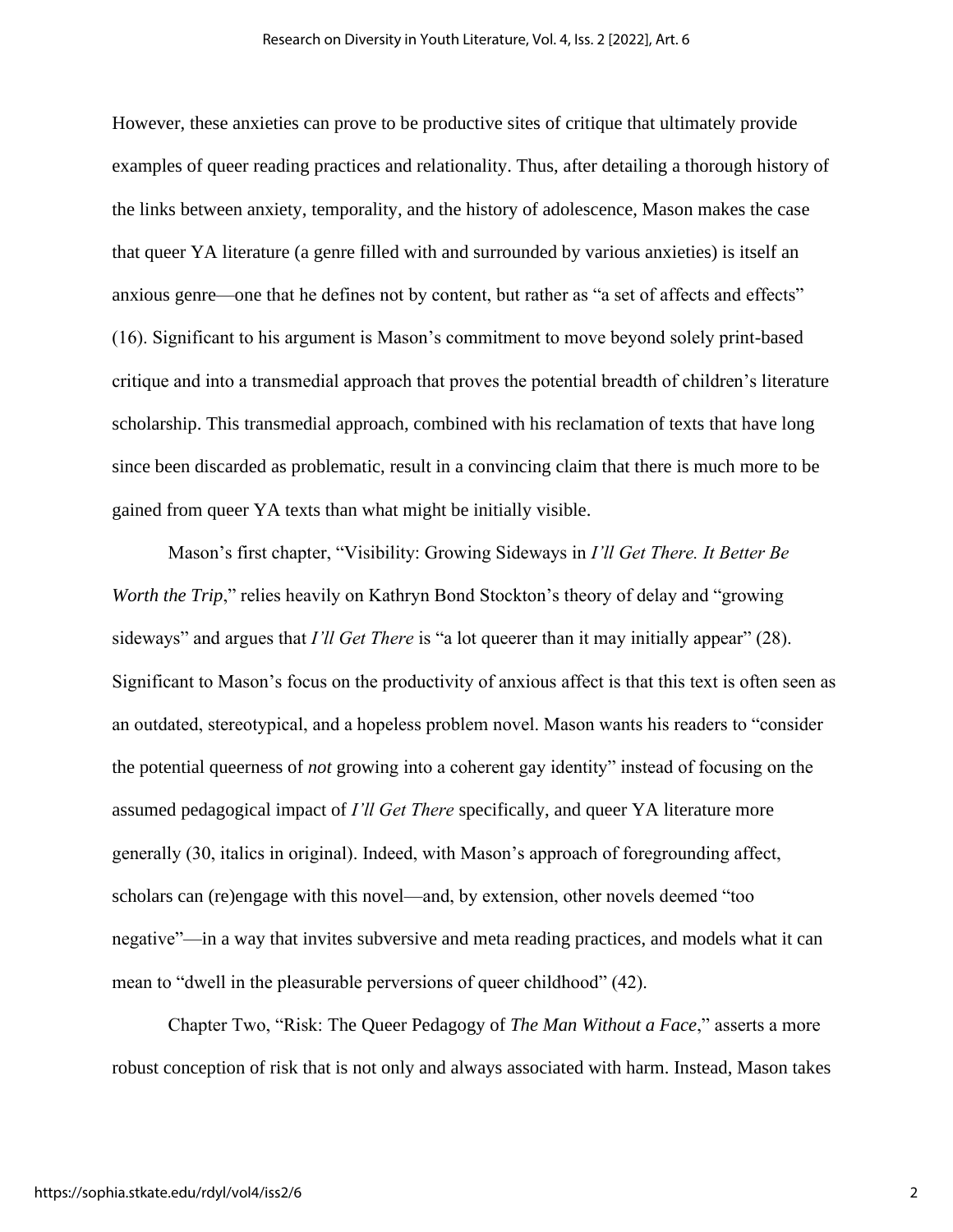time to consider the "pleasurable risks offered by queerness," as demonstrated through Isabelle Holland's novel *The Man Without a Face* (45). In so doing, he shows clearly the interconnectedness of pleasurable risk, relationality, and ambiguity. One might risk their "coherent, transparent, 'resolved' self," but that risk can, in return, open a mesh of possibilities, to invoke Eve Sedgwick—possibilities that include sideways relationships, groundedness in the body, and an ever-developing relationship to sexuality (Mason 50). In keeping with his theorization of ambiguity and openness in and with texts, Mason is careful not to flatten or essentialize anxiety as it relates to queer YA texts; indeed, he accounts for the ways that anxiety is at once a "pinning down and undoing" even while it works to resist teleology and fixedness (49).

Chapter Three, "HIV/AIDS: Playing with Failure in *Caper in the Castro* and *Two Boys Kissing*," begins with important context that YA texts that portray HIV/AIDS construct distance between the child and the disease in an effort to preserve the child's ostensible innocence. Both *Castro* (a video game) and *Two Boys Kissing* (a novel) invoke HIV/AIDS, and, central to the argument in this chapter, "failure is crucial" to each (67). While *Two Boys Kissing* fails to integrate the past HIV/AIDS crisis and the ghostly chorus of narrators with the present-day characters, *Castro* forces players "to feel, repeatedly, negative affect typically associated with failure: powerlessness, frustration, and the sensation of loss" (67). This failure is important for two key reasons: it leads to relationality, and it resists a linear teleology. Particularly convincing in this chapter is Mason's anecdote of his own experience playing (and failing) *Castro*. Through this anecdote, he articulates his own process for reaching out to online communities for help amid failure—a very tangible example of his point that negative affect can beget positive outcomes.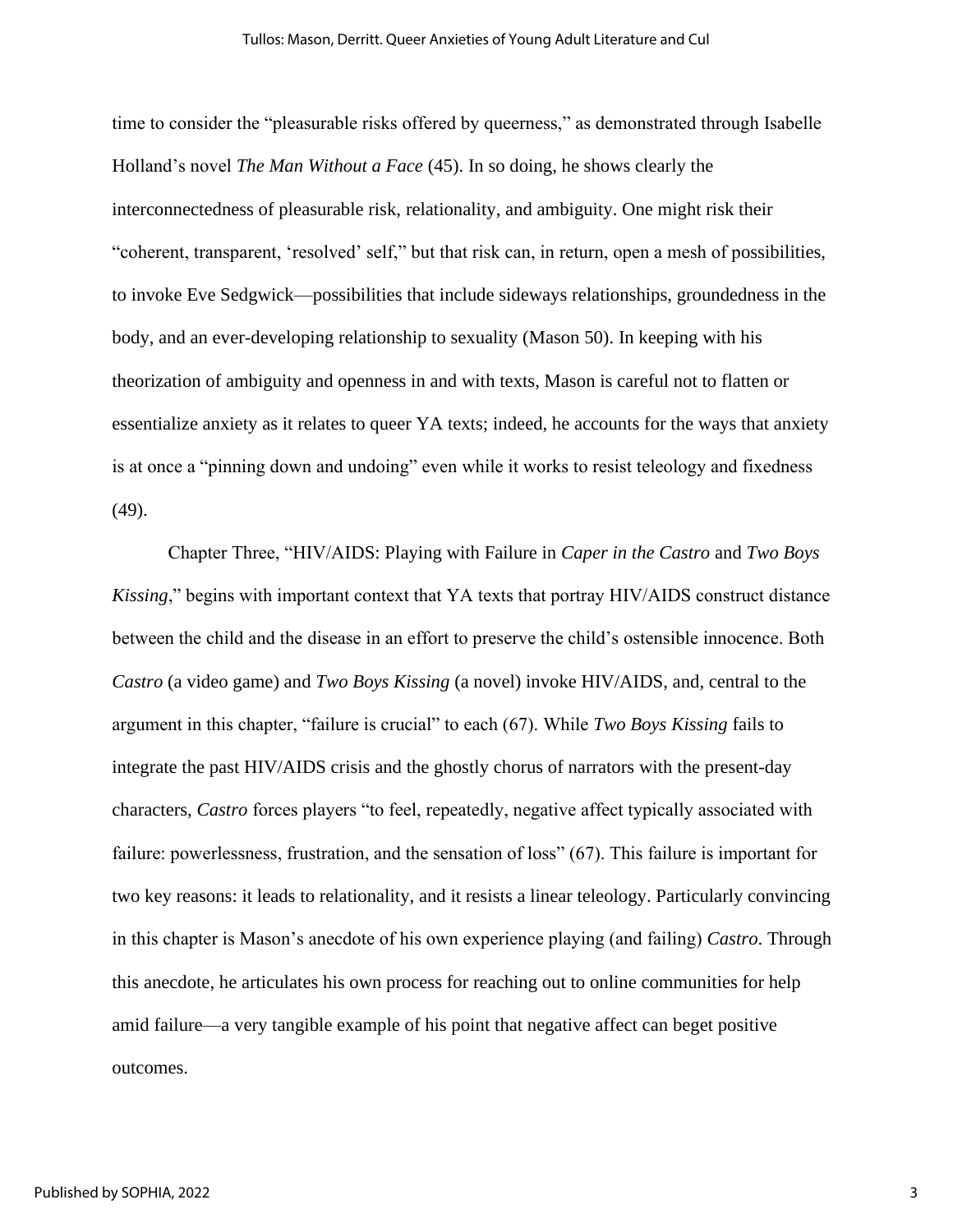Mason returns to critics who worry that YA abounds with too many "dark themes" in his fourth chapter, "Dystopia: Queer Sex and the Unbearable in *Grasshopper Jungle*." He argues here that *Grasshopper Jungle* responds to anxious adult concerns through satire and tongue-incheek accounts of some of the adult assumptions about adolescence. Namely, Mason theorizes the "unbearable of children's literature" through the silences and excesses of *Grasshopper Jungle*, particularly regarding queer sex and sexuality (88). Austin, the protagonist, narrates everything to excess except, crucially, queer sex. Mason acknowledges the possibility that the text's elision of queer sex could be based in censorship and homophobia; however, his attention to the possibilities of negative affect come to bear in his assertion that such elisions can also be reframed. In Austin's case, the unbearable becomes affectively overwhelming and leads him to "reorien[t] his approach to relationality" (101). Like previous chapters, Mason again points to the ways that negative and anxious affect—in this case, the unbearable—can lead to kinship.

Mason once again uses a transmedial approach in Chapter Five, "Horror and Camp: Monsters and Wizards and Ghosts (Oh My!) in *Big Mouth*," this time focusing on television. *Big Mouth* is a Netflix original animated comedy that focuses often on topics like puberty and hormones. As Mason explains, "*Big Mouth* has been almost universally praised by critics for masterfully balancing shockingly lewd humor with a sympathetic, nuanced, and sensitive portrayal of its young protagonists" (107-08). This chapter successfully illustrates the strand of Mason's argument that queer YA literature and culture need not be defined by content or specific characters' sexualities and genders. Instead, he posits that *Big Mouth* portrays "childhood queerness and polymorphous perversity as universal" by "uniting horror with camp to represent and deflate anxieties that circulate around and within queer YA literature and culture" (105). Indeed, while the monsters in the show can be interpreted as traditional horror tropes about

4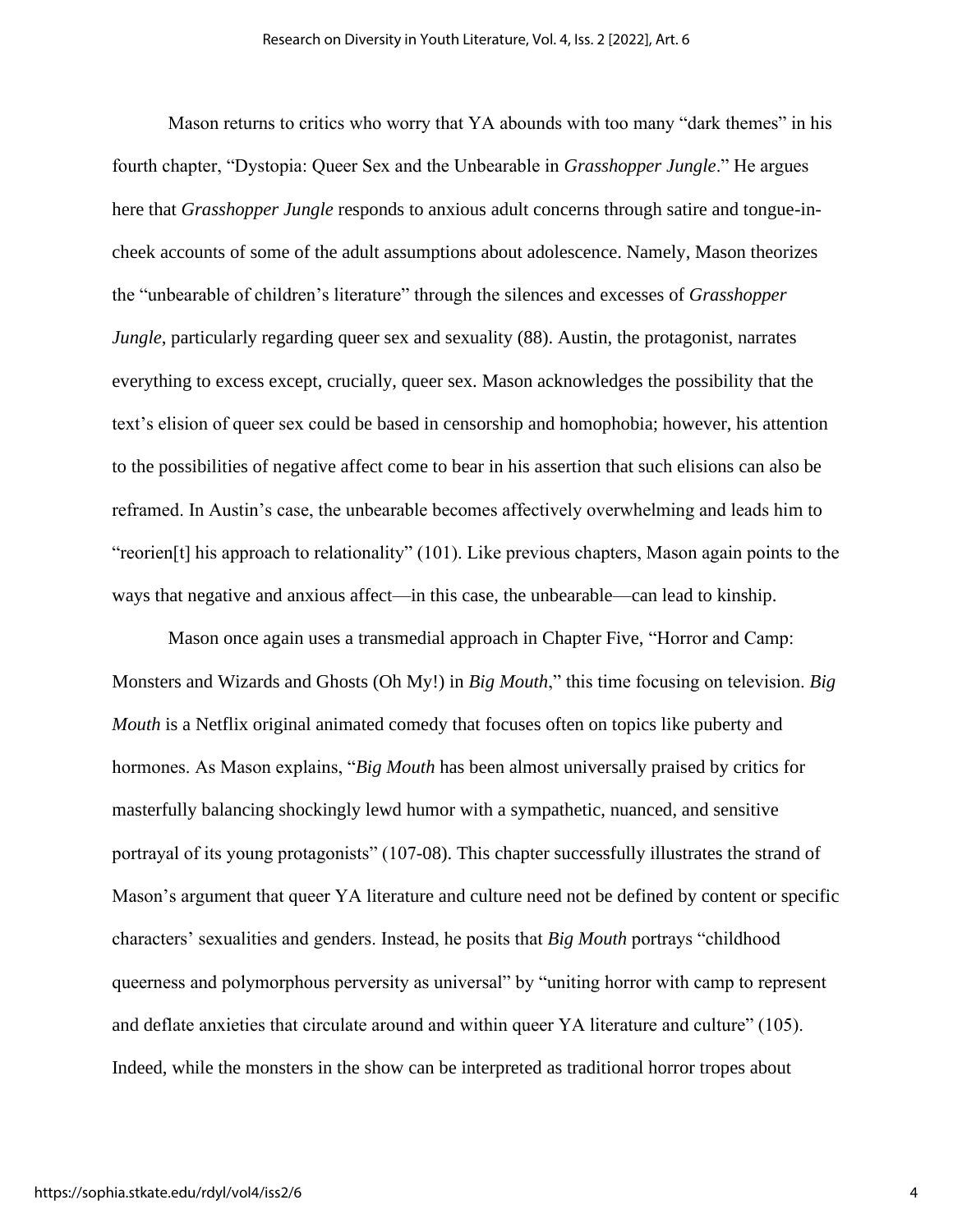queerness, there exists a "symbiotic relationship between child and monster, where both monster and child are continually figured as perverse and deviant" (122). In this way, the negative is once again repurposed into a relational framework. Moreover, the function of "dark camp" invites viewers to at once laugh at and bond over shame, thus rendering shame silly and communal rather than scary and oppressive (126).

Chapter Six, "Getting Better: Children's Literature Theory and the *It Gets Better*  Project," delineates the ways that *It Gets Better*, a project ostensibly created to reassure queer youth of a promising future, centers adults and neoliberalism in almost every way. The greatest strength of this chapter lies in the parallels Mason draws between critiques of *It Gets Better* and the field of children's literature scholarship, and how both sets of critics seem overly invested in discerning the "right" and "wrong sets of stories to be circulating among its imagined audience" (137). Relying and building on Jacqueline Rose's theories of children's literature, he goes on to critique *It Gets Better* as a work of children's literature that "anxiously invents the youth it seeks to address," and in so doing, fails politically (139). However, that failure allows for the project to succeed as both critical cultural discourse and a development in the field of children's literature scholarship. Specifically, Mason argues that the political-failure-turned-cultural-success of *It Gets Better* troubles Rose's initial theory and reveals "sideways growth that brings adults and youth into contact with one another" (139). I find this argument particularly salient because it advances not only how we think about a queer YA text, but also does the field of children's literature scholarship as a whole.

Mason's final full-length chapter, "Not Getting Better: Sex and Self-Harm in *It Gets Better/Glee* Fanfiction," builds from themes he establishes in Chapter Six as he considers a slash-fiction mash-up of *It Gets Better* and *Glee*. For Mason, slash is a space for trying on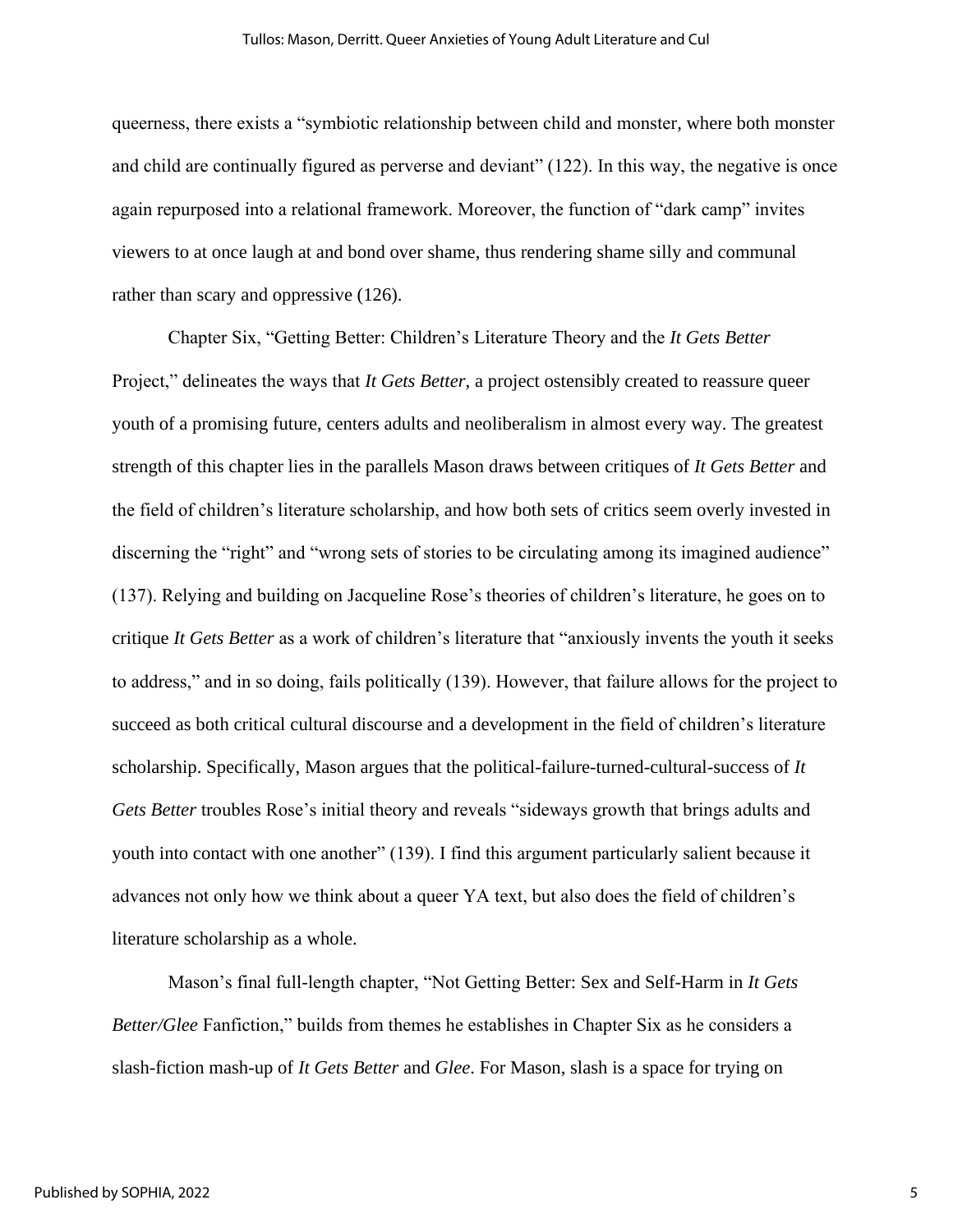different identities and selves, including self-harm, via created narratives. Slash is also a way to bring sex into graphic focus in a way that is otherwise maligned in or omitted from conventional queer YA texts. In slash sex scenes, readers are allowed to linger and experience pleasure and discovery rather than barreling toward a singular, neoliberal teleology. Mason also shows that the existence of slash fiction like the one detailed in this chapter "invites us to take new approaches to children's literature that call for different conceptions of temporality, circulation, and the relationship between author, text, and audience" (168). Like the previous chapter, Mason again demonstrates the ways that children's literature theories and methods can be used in and beyond our field in productive and provocative ways—in ways that expand thought and center relationality.

In his conclusion, "Immaturity: Reflections on the 'Great (Queer) YA Debate," Mason describes the anxiety of immaturity as it relates to adults reading YA novels, and how such anxieties reinforce the existence of the other, broader anxieties about YA that he has developed throughout this book. Indeed, there is no shortage of anxious critical discourse regarding YA literature, and as Mason reiterates, "when sexuality enters the picture, so does a whole new series of anxieties" (177).

In a transparent and vulnerable moment of the conclusion, Mason shares his own anxiety that *Queer Anxieties of Young Adult Literature and Culture* might offer nothing new and might instead be his own "anxious rehearsal of generic conventions" (177). I think all scholars can resonate with this anxiety. As a scholar who is particularly invested in queer YA texts, though, I believe Mason's book should be required reading for anyone interested in the field. While there were times I wished for a wider survey of texts to serve as further examples of the uses of anxious affect in queer YA texts, I nonetheless consider Mason's work a necessary, complex,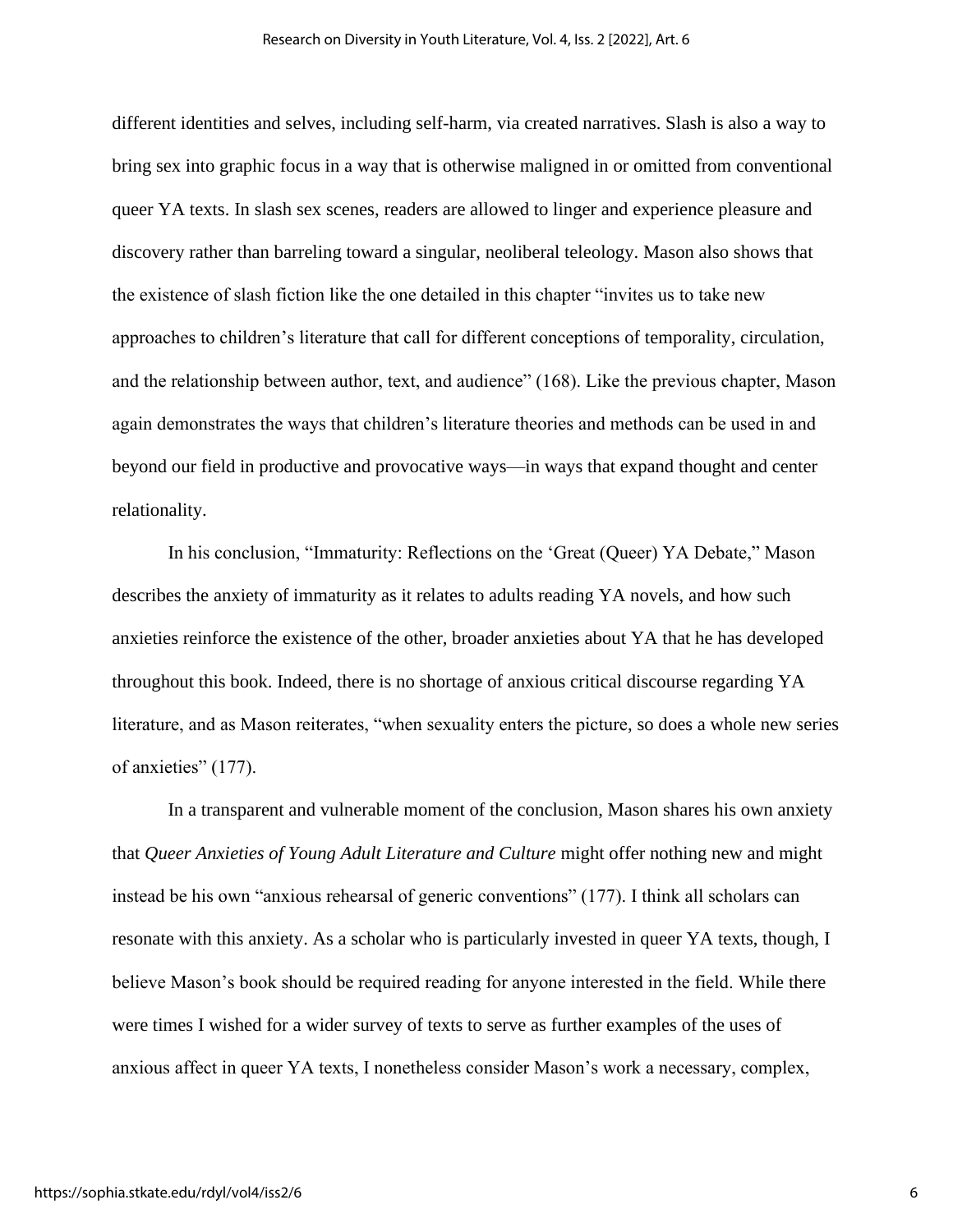and comprehensive addition to our field—one that will certainly reshape the thoughts of future readers as surely as it has reshaped mine.